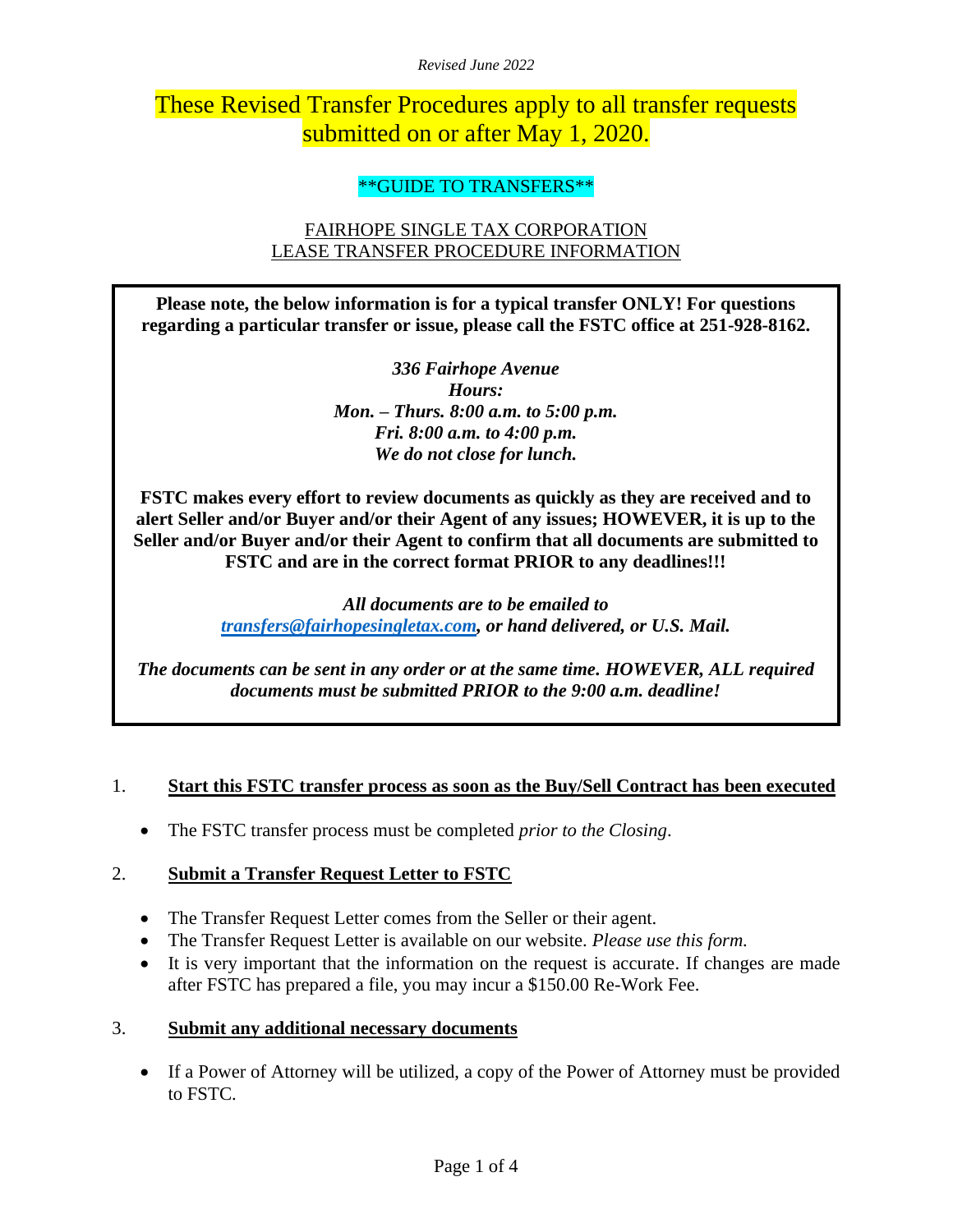- If the Seller and/or Buyer is a corporation, L.L.C., Trust, Estate, IRA, or some other entity, FSTC will need a copy of the Corporate Resolution, Articles of Formation, Articles of Organization, Letters Testamentary, or other documentation *identifying the individual with authority to act on behalf of the entity*.
- Additional documentation, including death certificates, divorce decrees, etc., may be required by FSTC depending on the status of the Seller and/or Buyer at the time of the transfer. Please call FSTC with specific questions.
- Certain situations may necessitate that a survey be completed and provided to FSTC. Please keep in mind that it takes time to schedule a survey based on the surveyor's schedule. Plan accordingly.

# 4. **Appraisals**

• Appraisals are NO LONGER required. If this policy is amended, the transfer procedures will be amended.

# 5. **FSTC Annual Rent**

• The FSTC Annual Rent (full year) must be brought current, *before* a Transfer Approval Date will be provided. This is typically done by the Seller.

## 6. **9:00 a.m. Deadline and Transfer Approval Date**

- The deadline for all Transfer Requests is 9:00 a.m., **sharp**, each morning that the FSTC Office is open.
- When a completed Transfer Request (all necessary documents) is received by 9:00 a.m., its Transfer Approval Date will fall 10 business days later. FSTC will notify you of your Transfer Approval Date.
- The Lease will be available for pick up after 2:00 p.m. on the Transfer Approval Date, no exceptions. *Please do not arrive prior to 2:00 p.m.*
- In computing the period of time, the day documents are dropped off by 9:00 a.m. shall not be included. The last day shall be included, unless it is a Saturday, a Sunday, or a day the FSTC Office is closed, in which event the period runs until the next day which is not a Saturday, a Sunday, or a day the FSTC Office is closed. Intermediate Saturdays, Sundays, and days the FSTC Office is closed shall be excluded in the computation.
- Please visit the FSTC's website for office closure dates.
- In the event the FSTC Office is closed due to weather or other emergency, those closure dates shall be excluded in the computation.
- There will be NO expedited files. FSTC reserves the right to determine what constitutes an emergency situation.
- Two Examples for Calculating the Transfer Approval Date
	- (1) All documents are submitted by 9:00 a.m., Thursday, April 9, 2020.  *Friday, April 10th, Office is closed for Good Friday*
		- Day 1. Monday, April 13,
		- Day 2. Tuesday, April 14,
		- Day 3. Wednesday, April 15,
		- Day 4. Thursday, April 16,
		- Day 5. Friday, April 17,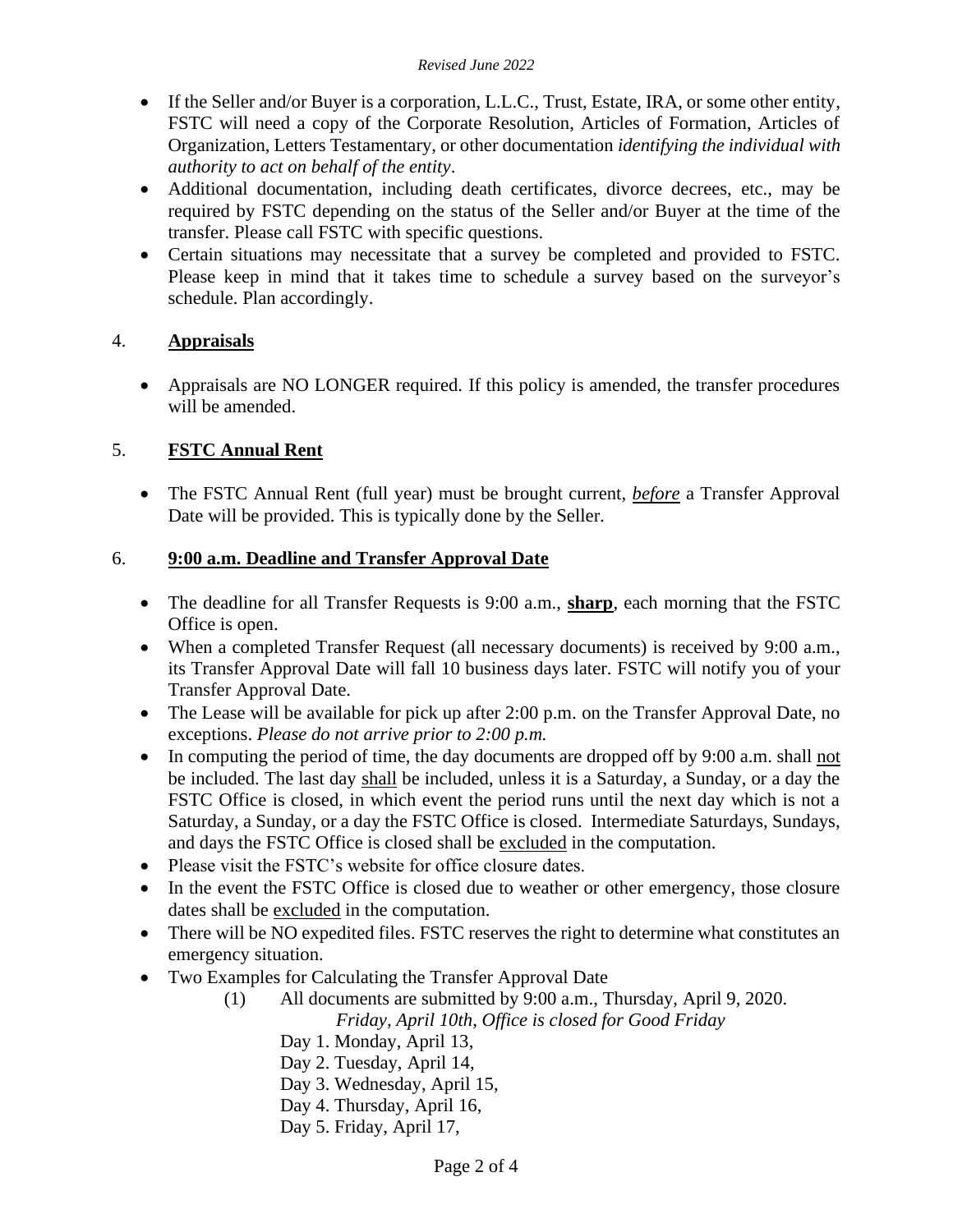Day 6. Monday, April 20, Day 7. Tuesday, April 21, Day 8. Wednesday, April 22, **Day 9**. Thursday, April 23. The Lease will be available for pick up after 2:00 p.m. on Thursday, April 23, 2020.

- (2) All documents are submitted by 9:00 a.m., Thursday, June 4, 2020.
	- Day 1. Friday, June 5,
	- Day 2. Monday, June 8,
	- Day 3. Tuesday, June 9,
	- Day 4. Wednesday, June 10,
	- Day 5. Thursday, June 11,
	- Day 6. Friday, June 12,
	- Day 7. Monday, June 15,
	- Day 8. Tuesday, June 16,

**Day 9**. Wednesday, June 17. The Lease will be available for pick up after 2:00 p.m. on Wednesday, June 17, 2020.

#### 7. **Buyer's Orientation**

- *After* FSTC has received all documents and as soon as the Transfer Approval Date has been provided, it is the Buyer's responsibility to go to the FSTC Office, pay their Transfer Fee, and schedule their Orientation. *FSTC will not start a file until the Buyer has paid their Transfer Fee and scheduled their Orientation.*
- For mailouts, the Buyer must schedule a phone orientation when the transfer fee has been paid. Please note that mailouts are a last-resort option only, because they usually delay the closing.
- The Lease Transfer Fee is currently \$300.00 (cash or check only).
- The Buyer's Orientation will take approximately 30 minutes to an hour.
- Every person that will be on the Lease must attend the Orientation. Each person should bring current, valid identification as their signatures will be notarized.
- All fees are non-refundable.
- An Orientation is required on all transfers and is individualized, even if the Buyer is a current Lessee or prior Lessee. The purpose of Orientation is to explain the ground rent for the particular parcel being transferred and to get signatures on documents applicable to that parcel. You do not own the land; you do own all improvements on the land.
- Orientations may be scheduled at  $10:00$  a.m.,  $11:00$  a.m.,  $2:00$  p.m.,  $3:00$  p.m., or  $4:00$ p.m., Monday through Thursday, and 10:00 a.m., 11:00 a.m., 2:00 p.m., or 3:00 p.m. on Friday; HOWEVER AND SUBJECT TO, only four (4) Orientations will be scheduled on any one day.

#### 8. **Seller's Endorsement**

• The Seller must sign an Endorsement releasing their interest in the property so that a new Lease can be issued to the Buyer. This is the Seller's responsibility. All Sellers listed on a Lease must sign the Endorsement. Each person should bring current, valid identification as their signatures will be notarized. No appointment necessary. Just call the office to confirm that the file has been worked.